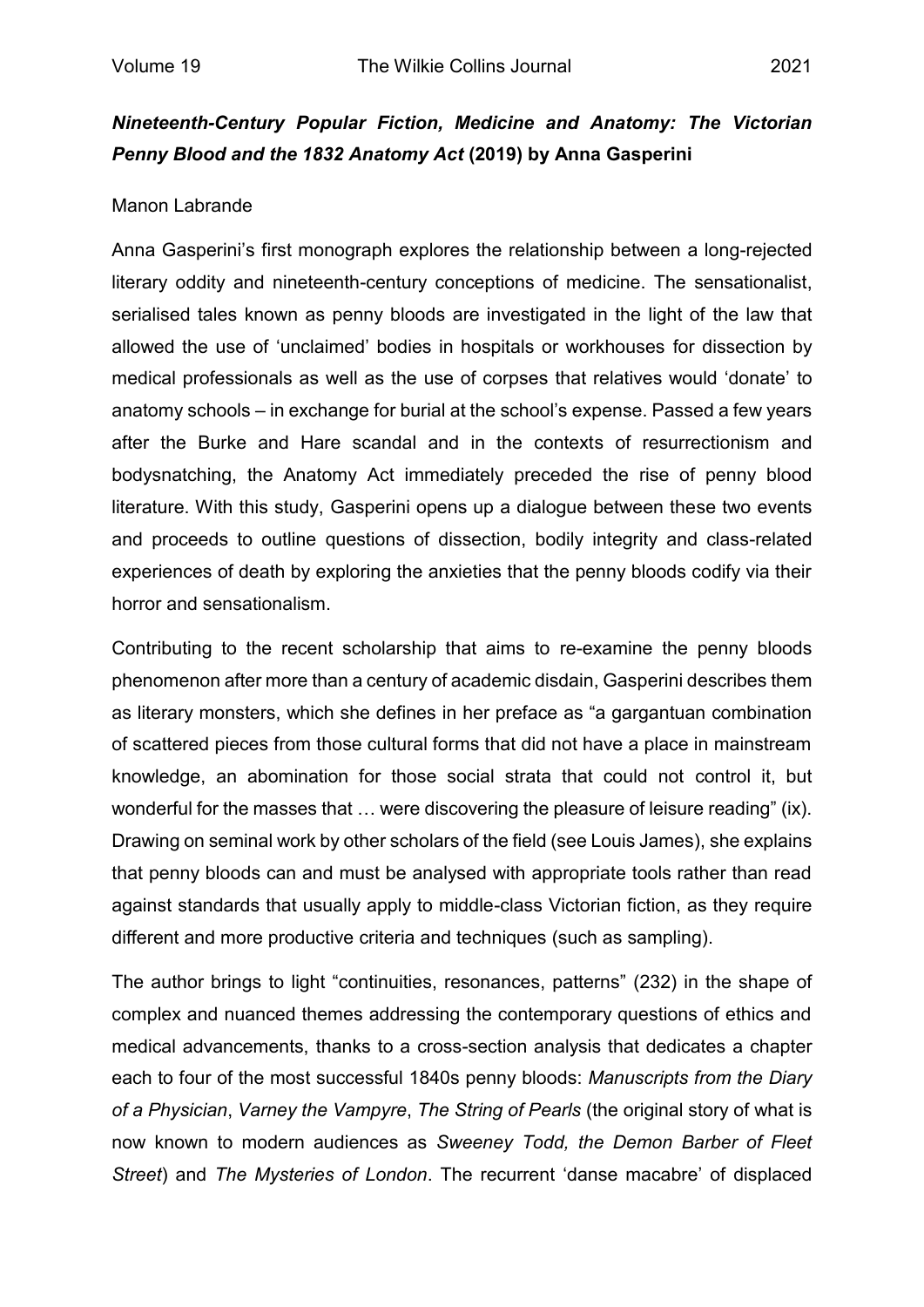bodies and unethical doctors is analysed first as the expression of the fearful potential of the working classes' post-mortem bodily integrity being violated, but Gasperini also defines it as the circulation of an underlying discourse of contemporary issues that allowed the lower classes to be aware of their social and cultural reality. All four narratives, she argues, interact with early-century changes in the medical field through various coping mechanisms and displacement strategies, such as popular themes, in order to address anxieties and to make sense of the changing legal situation.

The first chapter provides a thorough contextualisation of the rise of penny blood literature as well as the 1832 Anatomy Act. Gasperini also presents a brief survey of the existing scholarship on cheap Victorian serialised fiction and of recent medical history studies and proceeds to gather these threads in order to present her analytical perspective. She explains how she aims to "deconstruct the 'master narrative' … that still influences our perception of the penny blood" (21) by investigating the role they performed as a cultural *and* literary artefact.

The first penny blood up for analysis is *Manuscripts from the Diary of a Physician* (1844-47). Using precise scenes from this still relatively unknown text, Chapter 2 examines 'power' through the concept of the medical gaze as defined by Foucault. It also defines cemeteries as liminal spaces and deals with various kinds of medical men, from the monomaniac scientist to the 'super-doctor'. Here Gasperini links the different characters of (more or less ethical) doctors with the deontological issues that surrounded the Anatomy Act, from the pauper's position in society to the needs for improvement that the medical community faced.

Chapter 3 focuses on *Varney the Vampyre* (1845-47) and links the concept of 'knowledge-based power' theorised by Foucault with the potential 'truth' endowed by the medical gaze, by analysing the ambiguity that characterised the stance of the medical fraternity towards the Act. The chapter develops the discussion on medical ethics with regards to empathy and humanity – rather literally, in fact, as the supernatural protagonist's humanity is compared to the doctor's. Gasperini persuasively suggests that both *Manuscripts* and *Varney* use the same type of coping mechanism in that they also present reassuring and positive medical figures: although no solution is provided and although they do feature 'gothic' mad doctors, both narratives include heroic doctors who bring back some order.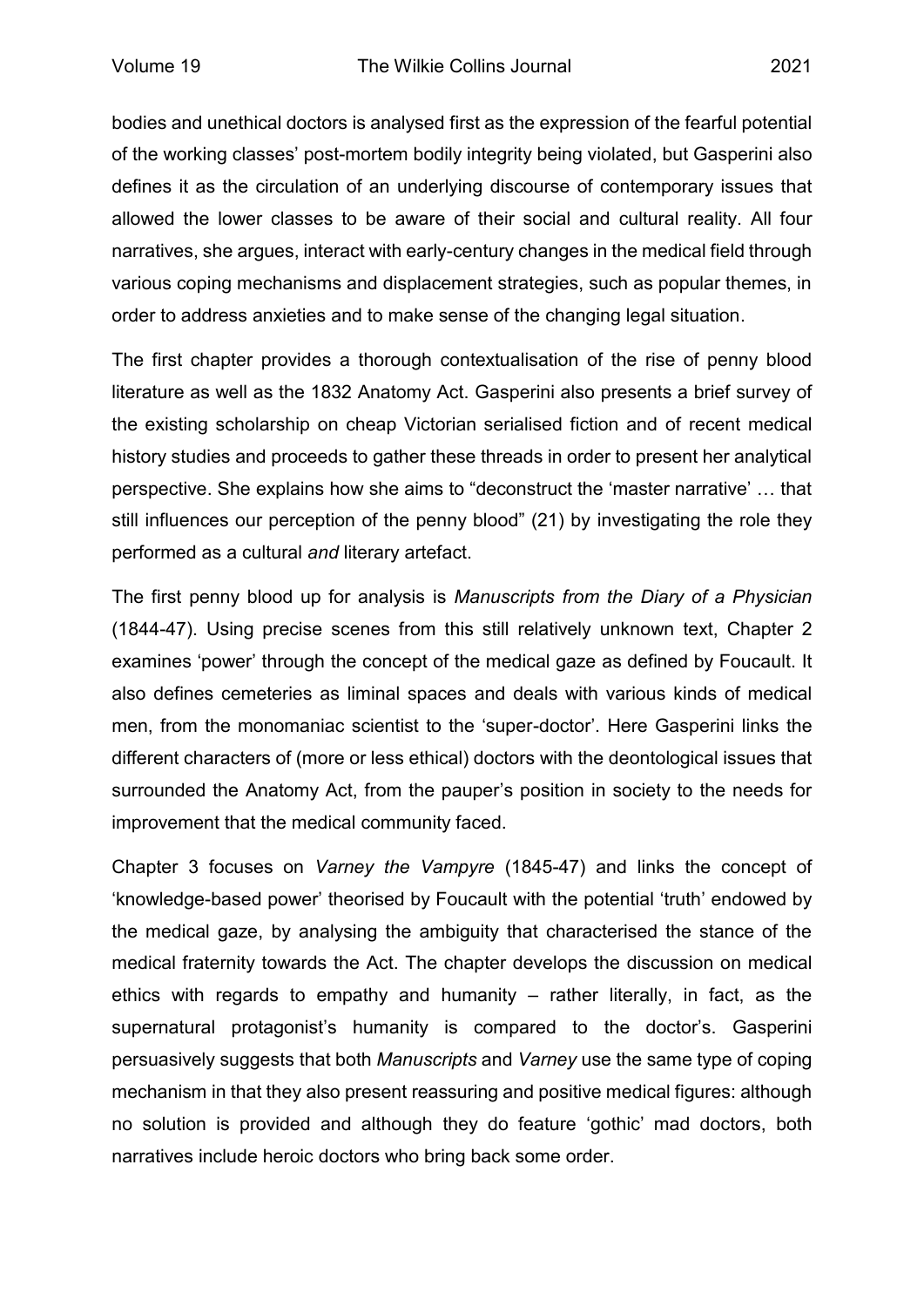'Truth' and 'power' are also explored and brought together in Chapter 4, in which *The String of Pearls* (1846-47) is analysed in order to address the ideas of discourse control, language and taboos surrounding the fate of paupers' bodies. The story of Sweeney Todd also echoes narratives of cannibalism, murderous medicine, disappearance and burking that pervaded Victorian London's culture. Moreover, this chapter explores the concept of 'vertical space' as intrinsically connected with medicine in the context of the metropolis of London, as subterranean spaces become the sensational locus of truth and death.

Chapter 5 dedicates itself to *The Mysteries of London* (1844-45), the most political of the four texts selected by the author, and extends the issues of power, truth and language to the political discourse surrounding the Act and the social discussion of poverty that it provoked. Through an analysis of the narrative's political aesthetics, the previously introduced concept of 'vertical space' is explored as an expression of a political message wherein an either literal or metaphorical fall is at stake. Neither *String of Pearls* nor *Mysteries* present any positive depictions of the medical community, as opposed to the first two texts, but Gasperini convincingly explains that "dramatic, but just, solution[s] to the power conflicts between characters" (233) are staged in the narratives' real and imagined sensationalised spaces of medicine and death.

By way of conclusion, Anna Gasperini provides a brief survey of medical-ethics anxieties in late-nineteenth-century fiction, from Wilkie Collins to Robert Louis Stevenson and Bram Stoker, and succeeds in showing a form of continuity between the penny bloods, sensation fiction and late-Victorian gothic texts. Gasperini's writing is overall acute, smooth and accessible, and the rich endnotes and bibliography to each chapter give credit to the work already accomplished in the field while providing readers with opportunities to explore the matter even further. The one regret I would express is that by performing a cross-section analysis, the serialised format of the penny blood and its idiosyncrasies are not addressed sufficiently, and the content of the primary texts becomes the only focal point. Nevertheless, through this meticulous examination of highly popular texts in the light of medical history, she convincingly shows that penny bloods outlined nuanced issues for their readership by circulating, more or less intently, discourses of social and political power that pertained to the readers' everyday reality. This interdisciplinary study presents a literary analysis of penny bloods not as cultural commodities but also as stories whose content requires